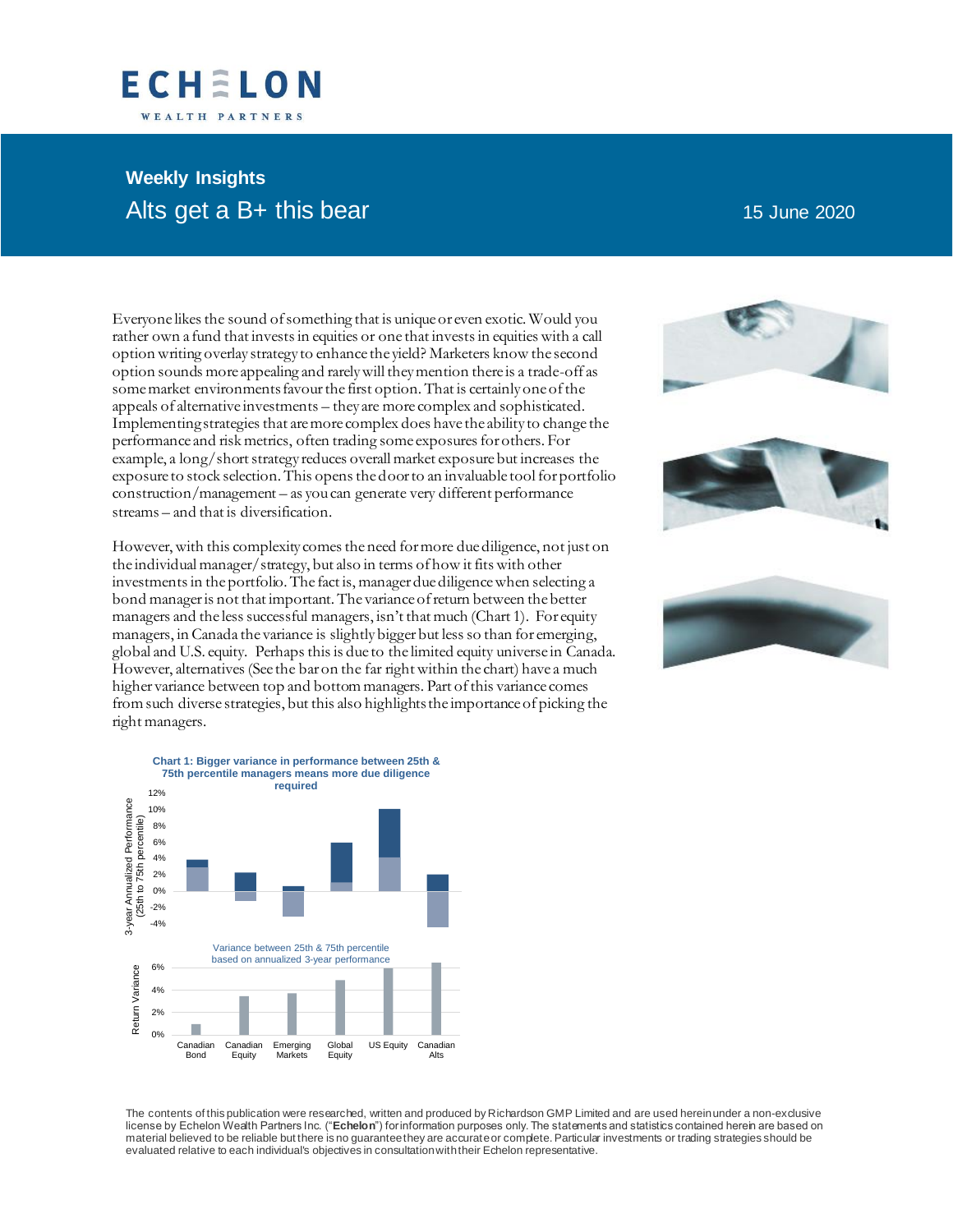The higher variance in returns among alternative managers or hedge funds is also due to the variety of strategies. Equity market neutral, long/short, global macro, distressed, event driven, multi strategy and managed futures are some of the sub-categories of this diverse asset class. And even among these buckets, the variance in returns tends to be higher than most other asset classes. The benefit of this variance is of course the prospect of better diversification for a portfolio. Often this is the primary selling feature on why adding alts can benefit a portfolio.

However, this diversification is not as easily found as it once was. Chart 2 is the rolling one-year correlation between the HFR Index (proxy for the hedge fund universe) and a 60% equity/40% bond portfolio clearly shows the benefits of a low correlation during past periods of market turmoil in the 1990s, tech bust and financial crisis. That is when you need your alts to shine. Unfortunately, this has not occurred in the past few years. The dip in correlation in late 2017 was due to a strong equity/bond market. In other words, the correlation dropped because the hedge fund index did not keep up. Worse, there was no drop in correlation to the 60/40 portfolio during the correction in late 2018, nor during the bear of Q1 2020.



Year-to-date performance of the Credit Suisse Hedge fund index and its sub-categories can be seen in Chart 3 (through end of April as May data is not available yet). As a reminder, 2020 saw strong equity markets in January, very negative markets in February and March with a big bounce in April. While most strategies did better than an all-equity strategy, not by a lot; and clearly not from a diversification perspective compared to a simple  $60/40$ .

### **Chart 3: Navigating the 2020 bear**



### **Indices & averages can be misleading**

Back to the "more homework and due diligence required" advice. Indices are an average, or weighted average, of the performance of its constituents. For the S&P 500, which was down 5% year-to-date through the end of May, many stocks were up while more were down. Similarly, within the hedge fund or alternative universe, the variance is high with some doing better and some doing worse.

In the summer of 2019, we penned an Ethos entitled "Did alternatives get an F in 2018?" providing some analysis on how poorly many of the more popular volatility-management alts managed the correction of Q4 2018 and subsequent recovery in early 2019. We conducted a similar analysis to see how these strategies have faired in 2020.

Chart 4 includes these managers, with the specific names removed, plus we added the 60/40 portfolio and the S&P 500. The good news is that the vast majority of the volatility-management strategies were much less volatile than the equity market and the 60/40 balanced proxy. In fact, many enjoyed positive performance in Q1 or dropped much less than the market. Q1 was the quarter that contained the big market declines. More good news: many captured some of the upside from the bounce back in April and May. Some did not. In fact, some rode themarket down and then didn't enjoy any of the bounce (poor #25).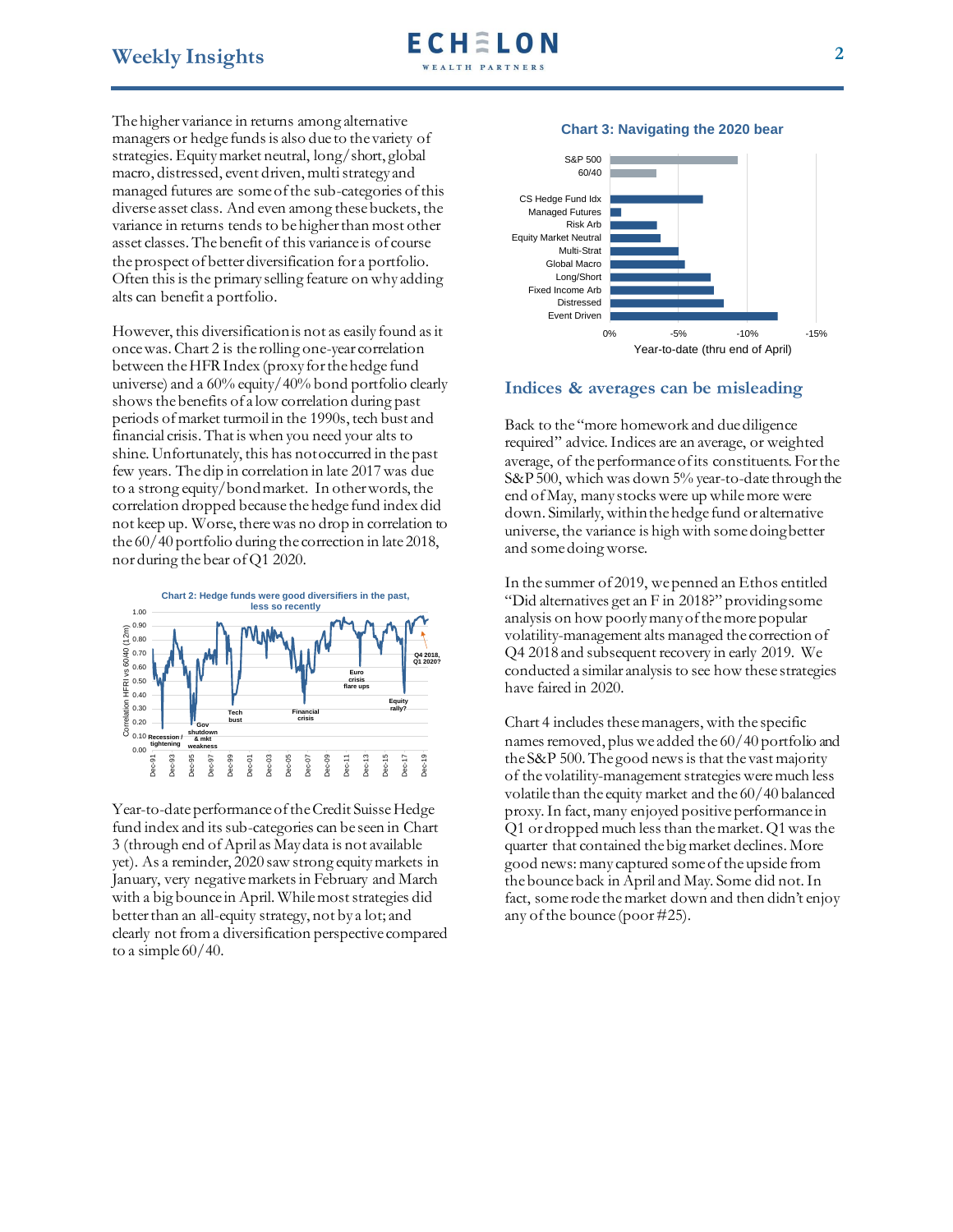#### **Chart 4: How volatility management strategies navigated the bear & the bounce**



This further highlights the need to understand a strategy – including how it works, when it will work and when it won't – during the due diligence process. We can safely say, Alts did not get an F in 2020. Let's call it a solid B+, with a few that may need summer school.